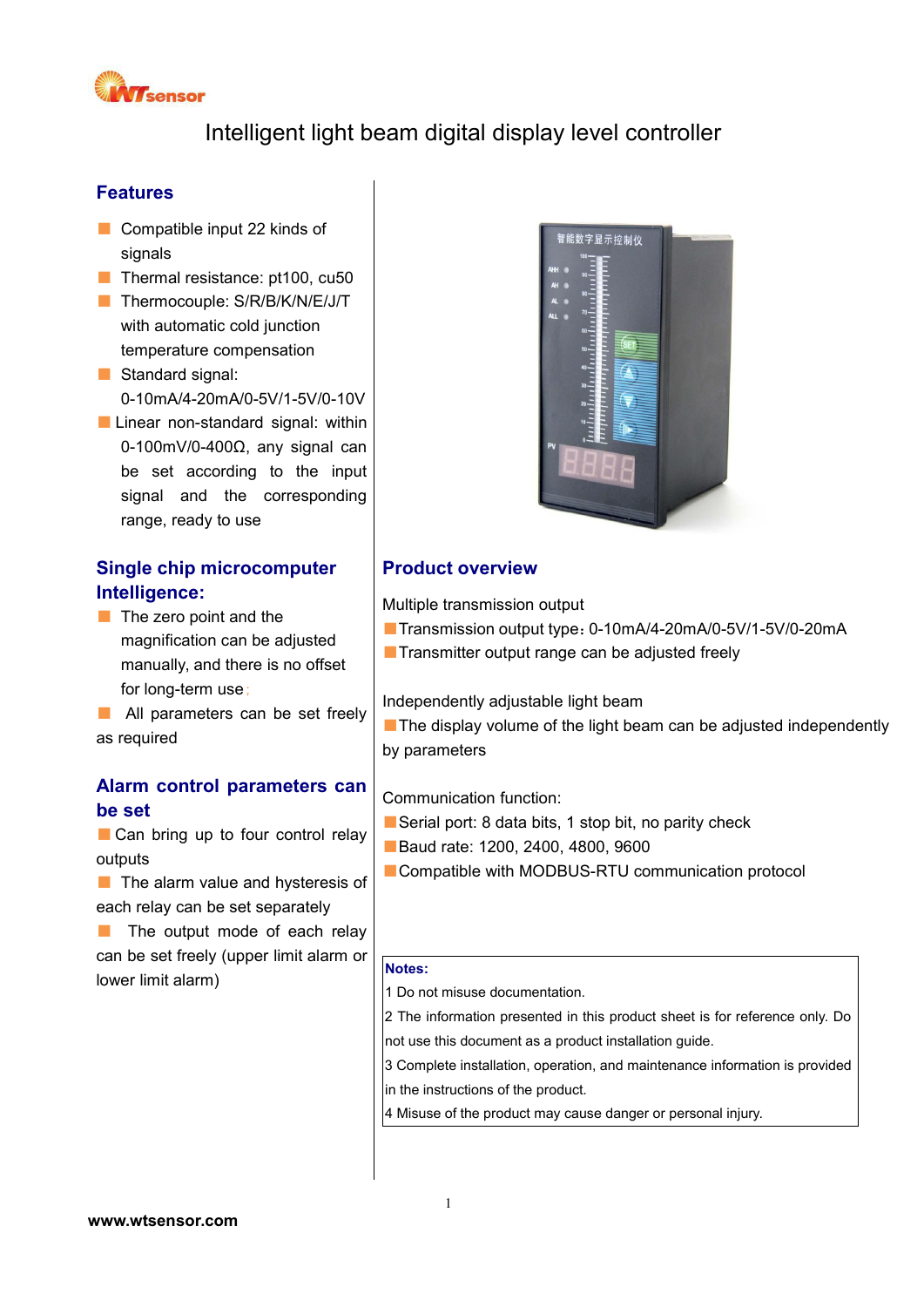

| <b>Performance parameters</b> |                                                            |
|-------------------------------|------------------------------------------------------------|
| Measurement range             | -1999-9999                                                 |
| Accuracy                      | $0.5%$ FS $±1$                                             |
| Supply voltage                | AC220V $(\pm 10\%)$ , DC24V                                |
| Working environment           | Temperature 0-50 $\degree$ C, relative humidity $\leq$ 85% |
| Power consumption             | $\leq$ 5W                                                  |

### **Panel description (take 160\*80 panel as an example)**



1. Indicator light AH light is on, upper limit relay output; AHH light is on, the top limit relay output;

AL light is on, lower limit relay output; The ALL light is on, and the lowest limit relay is output.

- 2. Function keys
- 3. Plus key
- 4. Minus key
- 5. Shift key

6. Measurement and function menu display window

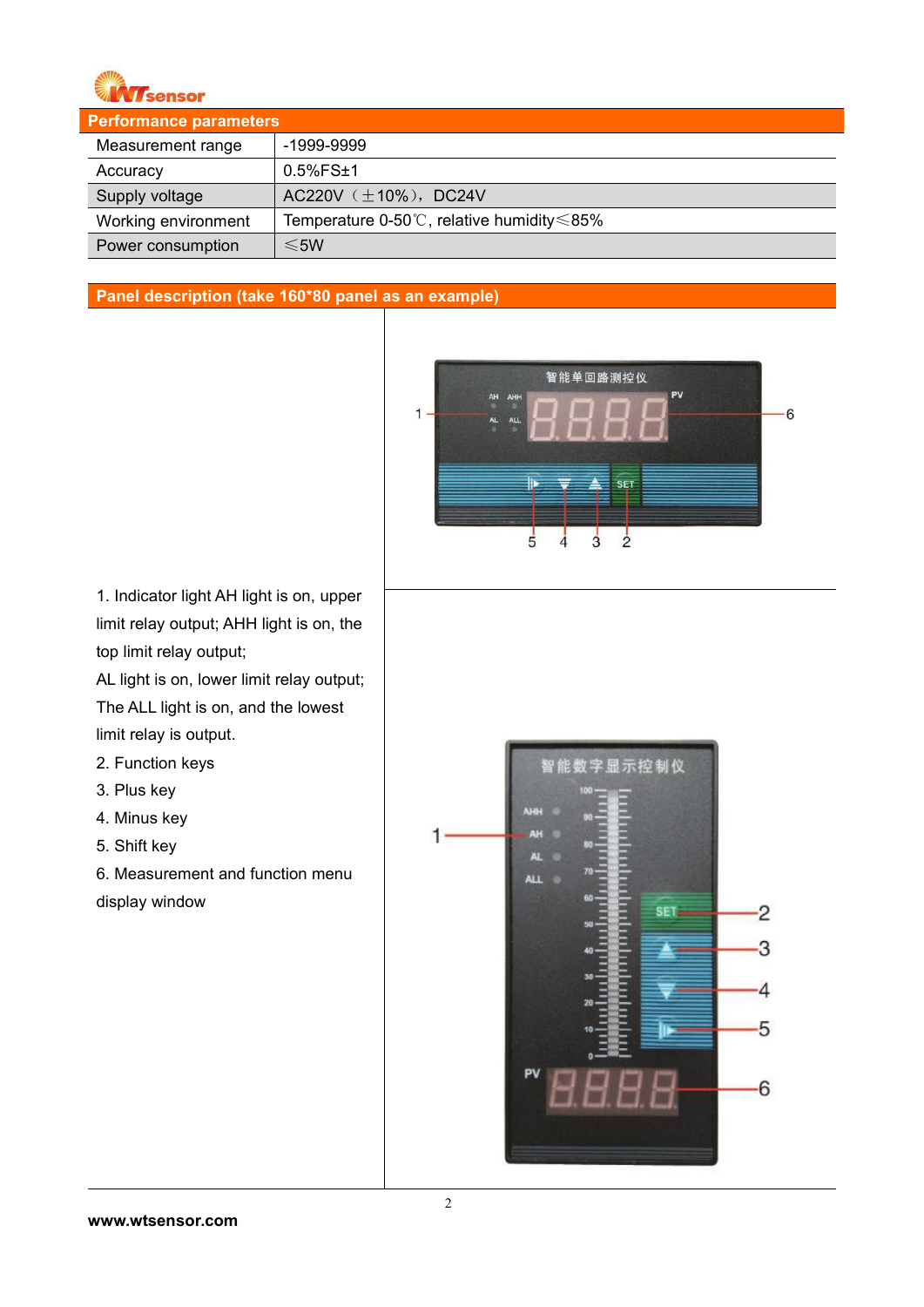

| Type              |       |                |    |                | Code |    |           |    |             | Description               |
|-------------------|-------|----------------|----|----------------|------|----|-----------|----|-------------|---------------------------|
|                   |       |                |    |                |      |    |           |    |             | New series                |
| Appearance        | TC/TS |                |    |                |      |    |           |    |             | Horizontal/Vertical       |
| feature           | С     |                |    |                |      |    |           |    |             | Horizontal                |
|                   | S     |                |    |                |      |    |           |    |             | Vertical                  |
|                   |       | 1              |    |                |      |    |           |    |             | 48*48mm                   |
|                   |       | 4              |    |                |      |    |           |    |             | 96*48mm(H)48*96mm(V)      |
| <b>Dimensions</b> |       | $\overline{7}$ |    |                |      |    |           |    |             | 72*72mm                   |
|                   |       | $\bf 8$        |    |                |      |    |           |    |             | 160*80(H)80*160(V)        |
|                   |       | $9\,$          |    |                |      |    |           |    |             | 96*96mm                   |
|                   |       |                | 01 |                |      |    |           |    |             | Measurement display       |
| Control effect    |       |                | 03 |                |      |    |           |    |             | Double limit alarm        |
|                   |       |                | 04 |                |      |    |           |    |             | Four limit alarm          |
| communication     |       |                |    | $\pmb{0}$      |      |    |           |    |             | No communication          |
| method            |       |                |    | $\bf 8$        |      |    |           |    |             | <b>RS-485</b>             |
|                   |       |                |    | $\mathbf{1}$   |      |    |           |    |             | No Output                 |
| Transmit          |       |                |    | $\overline{2}$ |      |    |           |    |             | 4-20mA                    |
| output method     |       |                |    | 3<br>4         |      |    |           |    |             | $0-10mA$<br>$1-5V$        |
|                   |       |                |    | $\sqrt{5}$     |      |    |           |    |             | $0-5V$                    |
|                   |       |                |    |                |      |    |           |    |             | See "input type           |
| Input type        |       |                |    |                |      | 23 |           |    |             | Selection code "          |
|                   |       |                |    |                |      |    |           |    |             | No alarm                  |
|                   |       |                |    |                |      |    |           |    |             | Upper limit control/alarm |
| Alarm mode 1      |       |                |    |                |      |    | ${\sf N}$ |    |             | Lower limit control/alarm |
|                   |       |                |    |                |      |    | H         |    |             | H: 1wire Upper limit      |
|                   |       |                |    |                |      |    | L         |    |             | 2H: 2wire Upper limit     |
|                   |       |                |    |                |      |    |           |    |             | No alarm                  |
|                   |       |                |    |                |      |    |           |    |             | Upper limit control/alarm |
| Alarm mode 2      |       |                |    |                |      |    |           | N  |             | Lower limit control/alarm |
|                   |       |                |    |                |      |    |           | Н  |             | H: 1wire Upper limit      |
|                   |       |                |    |                |      |    |           | L. |             | 2H: 2wire Upper limit     |
| Power output      |       |                |    |                |      |    |           |    |             |                           |
|                   |       |                |    |                |      |    |           |    | $\mathsf P$ | DC24V Power output        |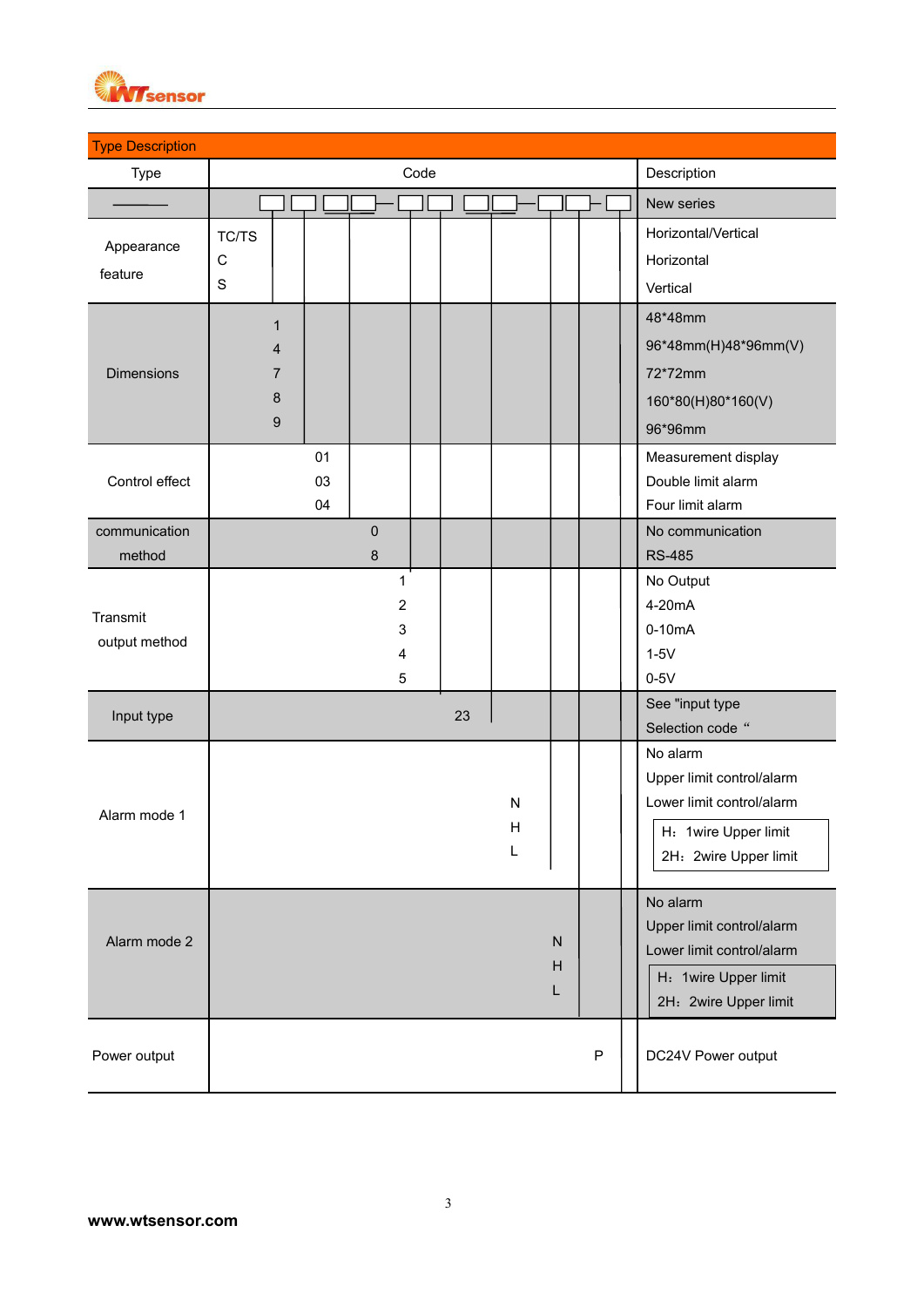

|        | Input type option code (corresponding to the parameter SN) |
|--------|------------------------------------------------------------|
| Code   | Input type and measurement range                           |
| $00\,$ | $S(0-1600^{\circ}\text{C})$                                |
| 01     | R (0-1600℃)                                                |
| 02     | B (200-1600°C)                                             |
| 03     | $K$ (0-1300°C)                                             |
| 04     | $N$ (0-1300°C)                                             |
| 05     | $E(0-800^{\circ}\text{C})$                                 |
| 06     | $J(0-650^{\circ}\mathrm{C})$                               |
| 07     | $T(.200-400^{\circ}C)$                                     |
| 08     | PT100 (-200-850℃)                                          |
| 09     | Cu50 (-50-150°C)                                           |
| 10     | 0-5V (-1999-9999)                                          |
| 11     | 1-5V (-1999-9999)                                          |
| 12     | 0-10V (-1999-9999)                                         |
| 13     | 0-10mA (-1999-9999)                                        |
| 14     | 0-20mA (-1999-9999)                                        |
| 15     | 4-20mA (-1999-9999)                                        |
| 16     | mV non-standard signal (0-100mV)                           |
| 17     | Resistance non-standard signal $(0-100 \Omega)$            |
| 18     | invalid                                                    |
| 19     | 0-5V prescribing (-1999-9999)                              |
| 20     | 1-5V prescribing (-1999-9999)                              |
| 21     | 0-10mA prescribing (-1999-9999)                            |
| 22     | 4-20mA prescribing (-1999-9999)                            |
| 23     | Full Switch input                                          |

|           | Instrument level 1 parameter setting |           |         |                         |               |  |  |
|-----------|--------------------------------------|-----------|---------|-------------------------|---------------|--|--|
| parameter | Features                             | Range     | Factory | Description             | MODBUS RTU    |  |  |
|           |                                      |           | default |                         | Address       |  |  |
|           |                                      |           |         |                         | (hexadecimal) |  |  |
| <b>AH</b> | <b>Upper limit</b>                   | $-1999-9$ | 300.0   | Show upper limit alarm  | 100H          |  |  |
|           | alarm value                          | 999       |         | setting value           |               |  |  |
| DH        | Upper limit                          | 0-9999    | 1.0     | Show upper limit alarm  | 104H          |  |  |
|           | alarm return                         |           |         | return difference value |               |  |  |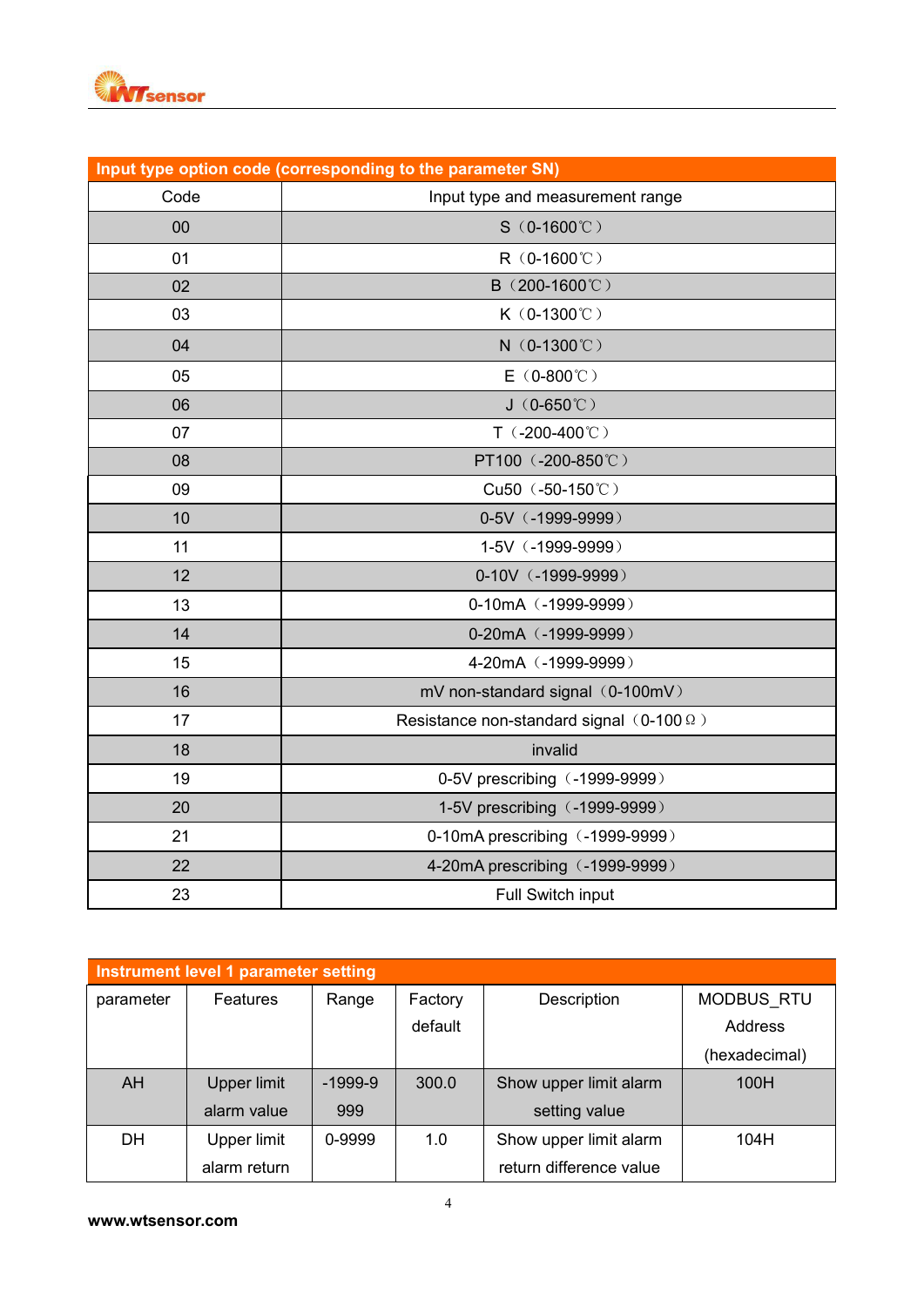

|             | difference   |           |                  |                                                   |      |
|-------------|--------------|-----------|------------------|---------------------------------------------------|------|
| <b>AL</b>   | Lower limit  | $-1999-9$ | 200.0            | Show lower limit alarm                            | 108H |
|             | alarm value  | 999       |                  | setting value                                     |      |
| <b>DL</b>   | Lower limit  | 0-9999    | 1.0              | Show Lower limit alarm<br>10CH                    |      |
|             | alarm return |           |                  | return difference                                 |      |
|             | difference   |           |                  |                                                   |      |
| <b>AHH</b>  | Top limit    | $-1999-9$ | 400.0            | Show Top limit alarm                              | 110H |
|             | alarm value  | 999       |                  | value                                             |      |
| <b>DHH</b>  | Top limit    | 0-9999    | 1.0              | Show Top limit alarm                              | 114H |
|             | alarm return |           |                  | return difference                                 |      |
|             | difference   |           |                  |                                                   |      |
| <b>ALL</b>  | Lowest limit | $-1999-9$ | 100.0            | <b>Show Lowest limit</b>                          | 118H |
|             | alarm value  | 999       |                  | alarm value                                       |      |
| <b>DLL</b>  | Lowest limit | 0-9999    | 1.0              | <b>Show Lowest limit</b>                          | 11CH |
|             | alarm return |           |                  | alarm return difference                           |      |
|             | difference   |           |                  |                                                   |      |
| <b>PASS</b> | Secondary    | 0-9999    | $\boldsymbol{0}$ | When input parameter is 555, enter the            |      |
|             | menu         |           |                  | secondary menu                                    |      |
|             | password     |           |                  | When input parameter is 666, the current          |      |
|             | input        |           |                  | parameter is backed up                            |      |
|             |              |           |                  | When output parameter is 888, return to           |      |
|             |              |           |                  | factory parameters                                |      |
|             |              |           |                  | (If it has been backed up, it will be restored to |      |
|             |              |           |                  | the backup parameters)                            |      |

#### **Instrument secondary parameter setting**

When PASS appears in the first-level menu, press the SET button, enter the password 555 in the PV window, and press SET to enter the following menu. Each time you press the minus button, the parameters will be changed in the following order. The parameters will change cyclically, and in order to set the current parameter value, press the SET button to enter. Use the shift button and the plus and minus buttons to change the value, set it and press the SET button again to confirm. If you want to return to the measurement interface, long press for 3 seconds to exit.

| para  | Name      | Predetermined area | Description          | <b>MODBUS</b> |  |
|-------|-----------|--------------------|----------------------|---------------|--|
| meter |           |                    |                      | $\_$ RTU      |  |
|       |           |                    |                      | Address       |  |
|       |           |                    |                      | (hexadeci     |  |
|       |           |                    |                      | mal)          |  |
| SN    | Enter the | $0 - 22$           | Set input index type | 200H          |  |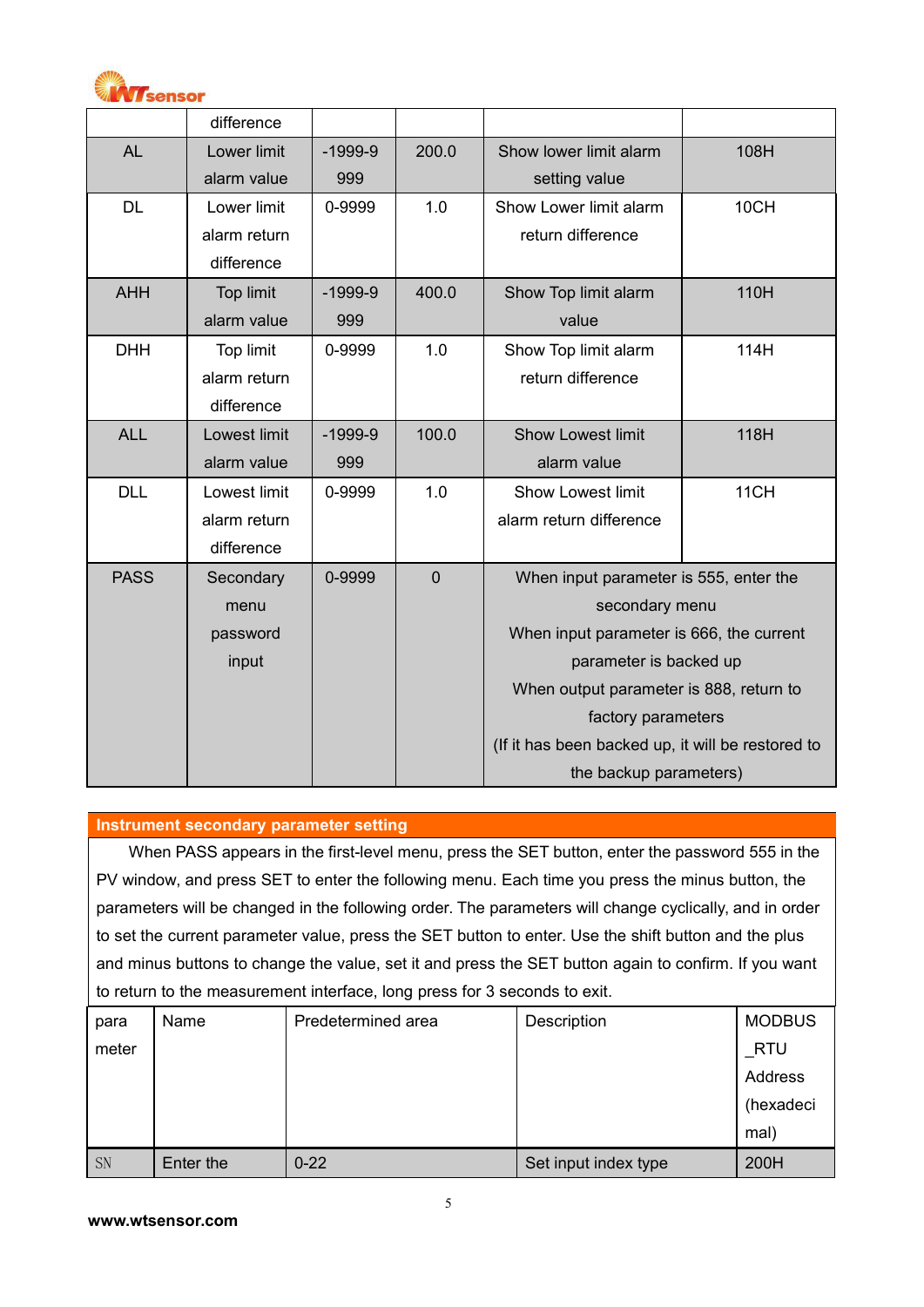

|                | index number       |                              |                             |      |
|----------------|--------------------|------------------------------|-----------------------------|------|
| <b>DOT</b>     | Decimal point      | $DOT=0$                      | No decimal point            | 204H |
|                |                    | $DOT=1$                      | The decimal point is in the |      |
|                |                    | $DOT=2$                      | tenth place (display        |      |
|                |                    | $DOT=3$                      | XXX.X)                      |      |
|                |                    |                              | The decimal point is in the |      |
|                |                    |                              | hundreds (display XX.XX)    |      |
|                |                    |                              | The decimal point is in     |      |
|                |                    |                              | thousands (display X.XXX)   |      |
| <b>PUL</b>     | Lower limit of     | -999-9999                    | Set the lower               | 208H |
|                | measuring          |                              | measurement range of the    |      |
|                | range              |                              | input signal                |      |
| <b>PUH</b>     | Upper limit of     | -999-9999                    | Set the upper               | 20CH |
|                | measurement        |                              | measurement range of the    |      |
|                | range              |                              | input signal                |      |
| <b>PBIA</b>    | Show input         | Full scale                   | Set input zero shift amount | 210H |
|                | zero shift         |                              |                             |      |
| <b>FILT</b>    | Filter             | 0.100-0.900                  | The setting cannot exceed   | 214H |
|                | coefficient        |                              | 0.900, otherwise the        |      |
|                |                    |                              | instrument will make an     |      |
|                |                    |                              | error                       |      |
| K <sub>1</sub> | Show input         | 0-1.999 times                | Set display input range     | 218H |
|                | range ratio        |                              | magnification ratio         |      |
| OU-A           | Transmission       | OU-A=0 No transmission       | linear output according to  | 21CH |
|                | output type        | output                       | the measured value          |      |
|                |                    | $OU-A=1$ (0-10mA)            |                             |      |
|                |                    | $OU-A=2$ (4-20mA)            |                             |      |
|                |                    | $OU-A=3$ (0-20mA)            |                             |      |
|                |                    | OU-A=4 (0-10mA)-Output is    |                             |      |
|                |                    | determined by OUPH-OUPL      |                             |      |
|                |                    | $OU-A=5$ $(4-20mA)$ - Output |                             |      |
|                |                    | is determined by             |                             |      |
|                |                    | <b>OUPH-OUPL</b>             |                             |      |
|                |                    | OU-A=6 (0-20mA) - Output     |                             |      |
|                |                    | is determined by             |                             |      |
|                |                    | <b>OUPH-OUPL</b>             |                             |      |
| PH             | <b>Upper limit</b> | Thousands place: 0 alarm     | Normal factory setting is   | 220H |
|                | alarm type         | does not flash, 1 alarm      | 0001                        |      |
|                |                    |                              |                             |      |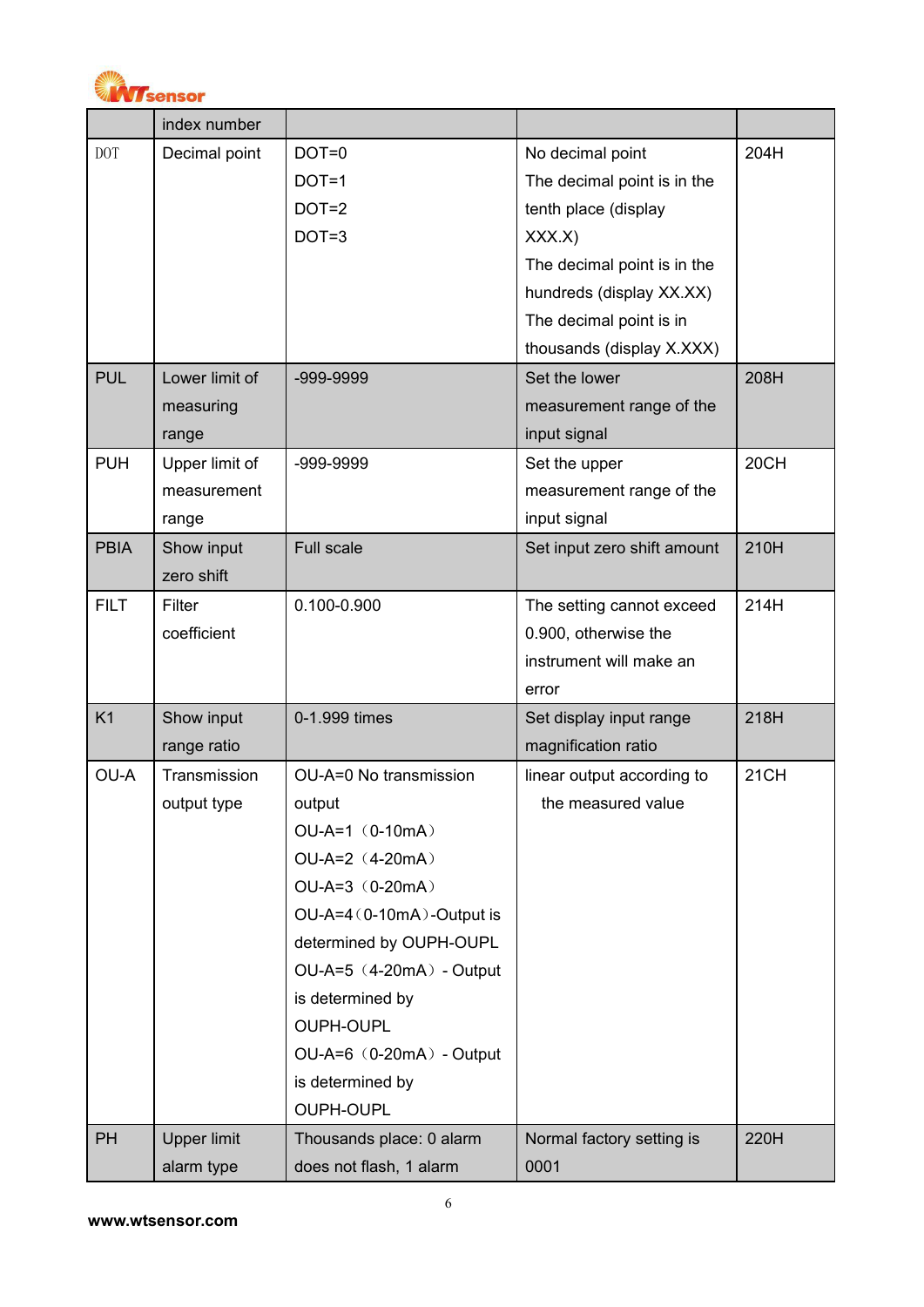

|                |                 | flashes                       |                            |      |
|----------------|-----------------|-------------------------------|----------------------------|------|
|                |                 | Hundreds place: 0 monitor     |                            |      |
|                |                 | PV                            |                            |      |
|                |                 | Tens place: 0 relay normally  |                            |      |
|                |                 | closed state 1 relay normally |                            |      |
|                |                 | open                          |                            |      |
|                |                 | Units: 0 forbidden alarm 1    |                            |      |
|                |                 | high alarm 2 low alarm        |                            |      |
| PL             | Lower limit     | Same definition as PH         | Normal factory setting is  | 224H |
|                | alarm type      |                               | 0002                       |      |
| PHH            | Top limit alarm | Same definition as PH         | Normal factory setting is  | 228H |
|                | type            |                               | 0001                       |      |
| PLL            | Lowest limit    | Same definition as PH         | Normal factory setting is  | 22CH |
|                | alarm type      |                               | 0002                       |      |
| <b>INPH</b>    | Non-standard    | 10-100mV; 10-400 Ω            | Normal factory setting is  | 230H |
|                | signal input    |                               | 100.0                      |      |
|                | Max value       |                               |                            |      |
| <b>INPL</b>    | Non-standard    | 0-90mV; 0-390 $\Omega$        | Normal factory setting is  | 234H |
|                | signal input    |                               | 0.0                        |      |
|                | minimum         |                               |                            |      |
| <b>BAU</b>     | Communicatio    | 0-1200bps                     | <b>Communication speed</b> | 238H |
| D              | n baud rate     | 1-2400bps                     |                            |      |
|                |                 | 2-4800bps                     |                            |      |
|                |                 | 3-9600bps                     |                            |      |
| ID             | mailing         | $0 - 31$                      | Cannot exceed 31           | 23CH |
|                | address         |                               |                            |      |
| K <sub>2</sub> | light beam      | 0.100-9.999                   | Only with the beam meter   | 240H |
|                | shows the       |                               | has this parameter         |      |
|                | input range     |                               |                            |      |
|                | ratio           |                               |                            |      |
| <b>OUP</b>     | Transmission    | -999-9999                     | Normal factory setting is  | 244H |
| H              | output upper    |                               | 500.0                      |      |
|                | limit (valid    |                               |                            |      |
|                | when OU-A is    |                               |                            |      |
|                | greater than 3) |                               |                            |      |
| <b>OUP</b>     | Lower limit of  | -999-9999                     | Normal factory setting is  | 248H |
| L              | transmission    |                               | 0.0                        |      |
|                | output (valid   |                               |                            |      |
|                |                 |                               |                            |      |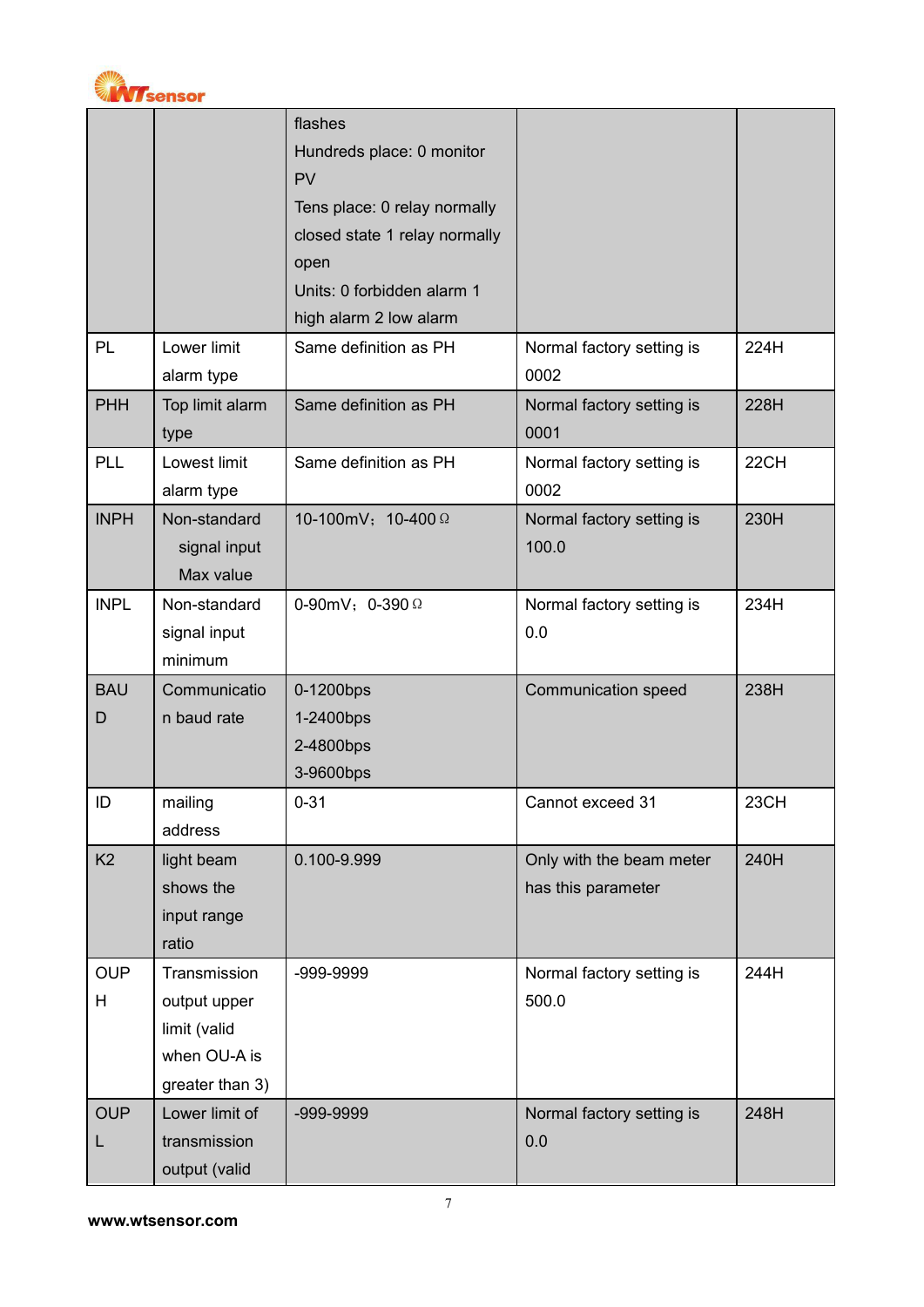

| when OU-A is               |  |  |
|----------------------------|--|--|
| $\sqrt{9}$ greater than 3) |  |  |

Note: MODBUS-RTU address of PV value is 0000H

### **Application Description**

1. The selection of meter and sensor range: The range of all sensors must be consistent with the range of the meter. Otherwise, the meter display is inaccurate. For example: the range of the liquid level transmitter is 0-5 meters , the output is 4-20mA, and the instrument parameter setting: Enter the secondary menu to set the following parameters:

| Parameter  | Name                   | Set value | Description                        |
|------------|------------------------|-----------|------------------------------------|
| SN         | Signal input type      | 15        | Must be consistent with the output |
|            |                        |           | signal of the sensor               |
| <b>DOT</b> | Decimal point position | 2         | According to accuracy              |
|            |                        |           | requirements                       |
| <b>PUL</b> | Lower limit of         | 0.00      | The lowest range of the sensor     |
|            | measuring range        |           |                                    |
| <b>PUH</b> | Upper limit of         | 5.00      | The highest range of the sensor    |
|            | measurement range      |           |                                    |

2. Actual application example of the instrument 2: Take the above 0-5 meter transmitter as an example: if it is higher than 4 meters and lower than 1 meter, it will alarm. Long press for 3 seconds to enter the first-level menu, and the parameter settings are as follows:

| Parameter | Name              | Set value | Description                      |
|-----------|-------------------|-----------|----------------------------------|
| <b>AH</b> | Upper limit alarm | 4.00      | The relay output is: upper limit |
|           | value             |           |                                  |
| DH        | Upper limit alarm | 0.05      | Upper limit alarm point return   |
|           | return difference |           | difference (can be set freely)   |
| <b>AL</b> | Lower limit alarm | 1.00      | The relay output is: lower limit |
|           | value             |           |                                  |
| <b>DL</b> | Lower limit alarm | 0.05      | Lower limit alarm point return   |
|           | return difference |           | difference (can be set freely)   |

Example 2: Take the above 0-5 meter transmitter as an example. Requirements: Start the pump below 1 meter, and stop the pump above 1 meter. Long press for 3 seconds to enter the first-level menu, and the parameter settings are as follows:

| Parameter | Name              | Set value | Description                        |
|-----------|-------------------|-----------|------------------------------------|
| AL        | Lower limit alarm | 4.00      | Relay output position: upper limit |
|           | value             |           |                                    |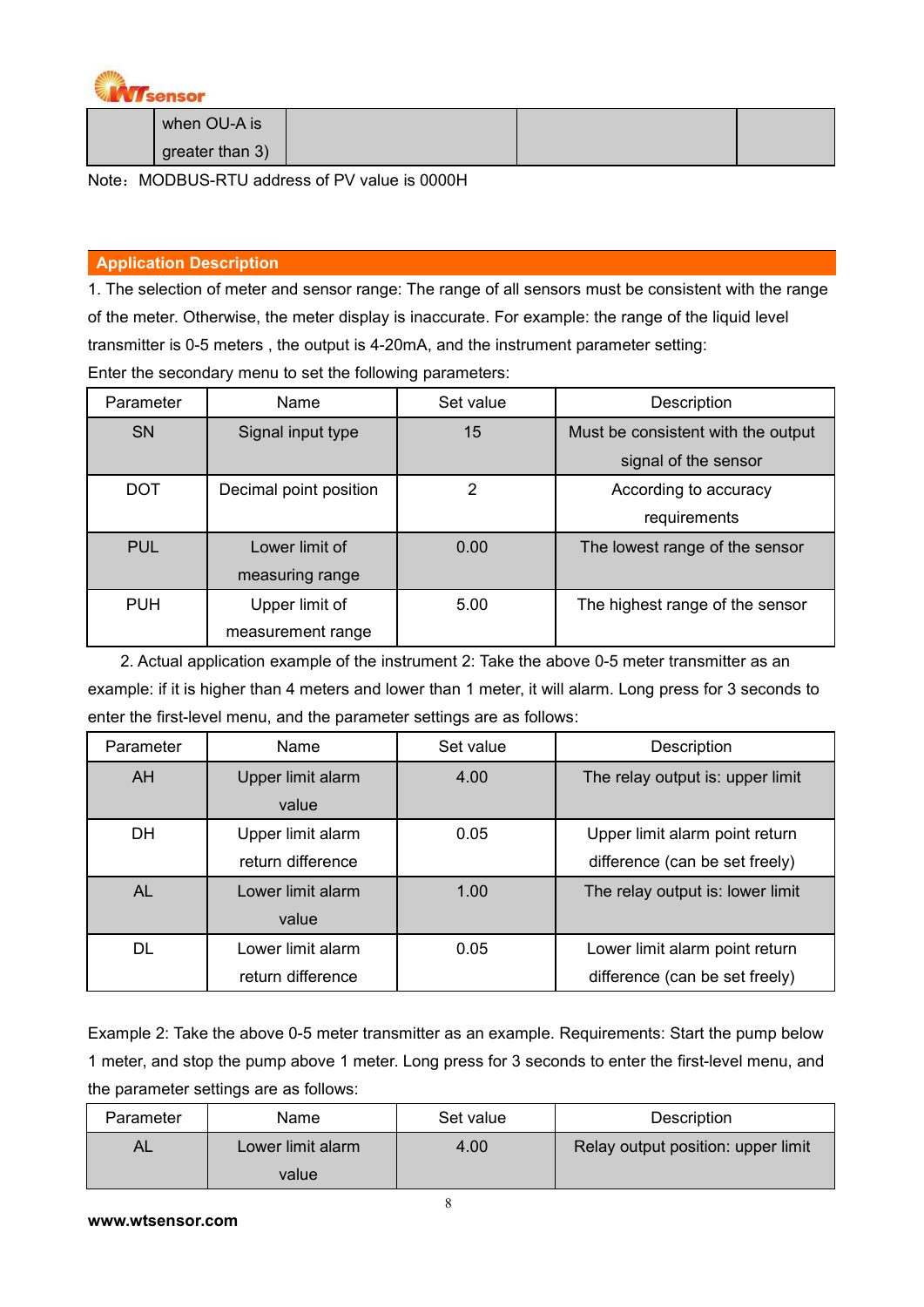

| dL                                                                                                 | Lower limit alarm | 3.00 | Upper limit alarm point return |  |  |  |  |  |
|----------------------------------------------------------------------------------------------------|-------------------|------|--------------------------------|--|--|--|--|--|
|                                                                                                    | return difference |      | difference (can be set freely) |  |  |  |  |  |
| The top limits are limited to the upper limit when leaving the factory, and the lowest limits have |                   |      |                                |  |  |  |  |  |
| the same function as the lower limit. According to actual requirements, users can choose by        |                   |      |                                |  |  |  |  |  |

themselves (Users can change the alarm mode according to their actual situation)

### **Special feature**

### 1. Light beam adjustable function

When the customer uses the light beam instrument, if the purchased transmitter has a range of 0-8 meters, the actual measurement level is 0-5 meters. This is when the liquid level reaches the upper limit of the range, the light beam will not reach the full state. If you need the light bar 100% display to vary with 0-5 meters, the display also shows the real level value. The parameters can be set as follows

| Parameter      | Name                       | Set value       | Description                        |
|----------------|----------------------------|-----------------|------------------------------------|
| <b>SN</b>      | Signal input type          | 15              | Must be consistent with the output |
|                |                            |                 | signal of the sensor               |
| <b>DOT</b>     | Decimal point position     | 2               | According to accuracy              |
|                |                            |                 | requirements                       |
| <b>PUL</b>     | Lower limit of measuring   | 0.00            | The lowest range of the sensor     |
|                | range                      |                 |                                    |
| <b>PUH</b>     | Upper limit of measurement | 8.00            | The highest range of the sensor    |
|                | range                      |                 |                                    |
| K <sub>2</sub> | The light beam shows the   | 8.00/5.00=1.600 | Enlarge the light beam ratio to    |
|                | input range ratio          |                 | make it consistent with the actual |
|                |                            |                 | range                              |

### 1. Transmitting adjustable function

When the customer uses the transmitter output, under normal circumstances, the customer needs to transmit the full range of the probe to the output. For example, the range of the meter is 0-5 meters, and the transmitter outputs 4-20mA. Under normal circumstances, 0 meters correspond to 4mA output, and 5 meters correspond to output 20mA. But in some special cases, customers want 2 meters to correspond to 4mA and 3 meters to correspond to 20mA, at this time, it can be set as follows:

| Parameter  | Name                     | Set value | Description                        |
|------------|--------------------------|-----------|------------------------------------|
| <b>SN</b>  | Signal input type        | 15        | Must be consistent with the output |
|            |                          |           | signal of the sensor               |
| <b>DOT</b> | Decimal point position   |           | According to accuracy              |
|            |                          |           | requirements                       |
| <b>PUL</b> | Lower limit of measuring | 0.00      | The lowest range of the sensor     |